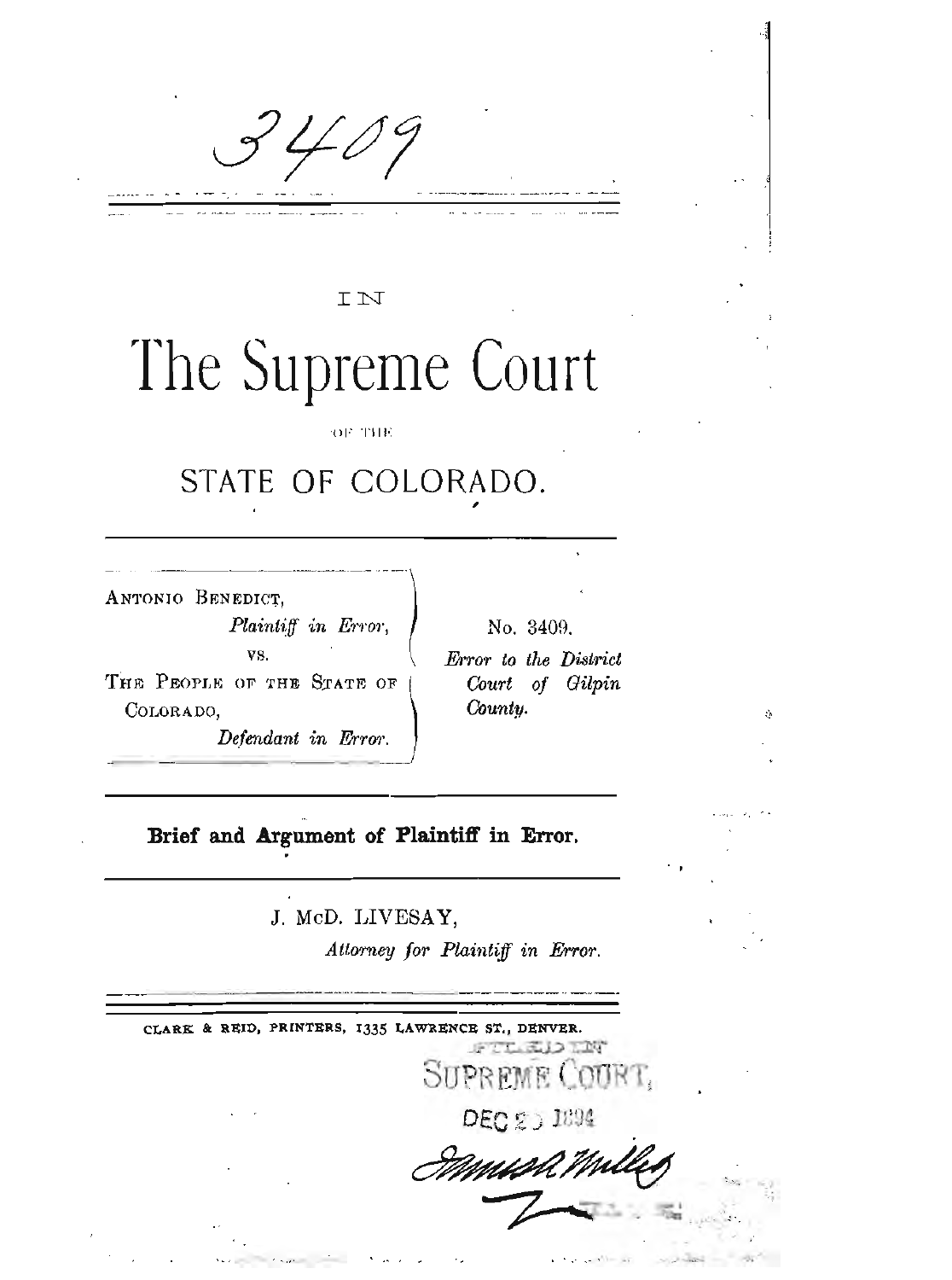#### IN

## The Supreme Court

OF THE

### **STATE OF COLORADO.**

ANTONIO BENEDICT, *Plaintiff in Error*, vs. THE PEOPLE OF THE STATE OF

COLORADO.

 $\alpha$ 

*Defendant in Error.* \_\_\_\_\_\_\_\_\_\_\_\_\_\_\_\_\_1

No. 3409.

*Error to the District Court of Gilpin County.*

#### **Brief and Argument of Plaintiff in Error.**

Plaintiff in error-defendant below-was charged with sodomy (with a cow). The trial occupied the 20th and 21st days of June, 1894, the jury returning a verdict of guilty. June 30th, a motion for a new trial, supported by affidavits, was filed by defendant; was argued and submitted July 5th, and overruled. July 6th, defendant filed a motion in arrest of judgment, which motion was denied, and the defendant was sentenced to the penitentiary. Afterwards, on motion of the District Attorney, the record was ordered amended. In each and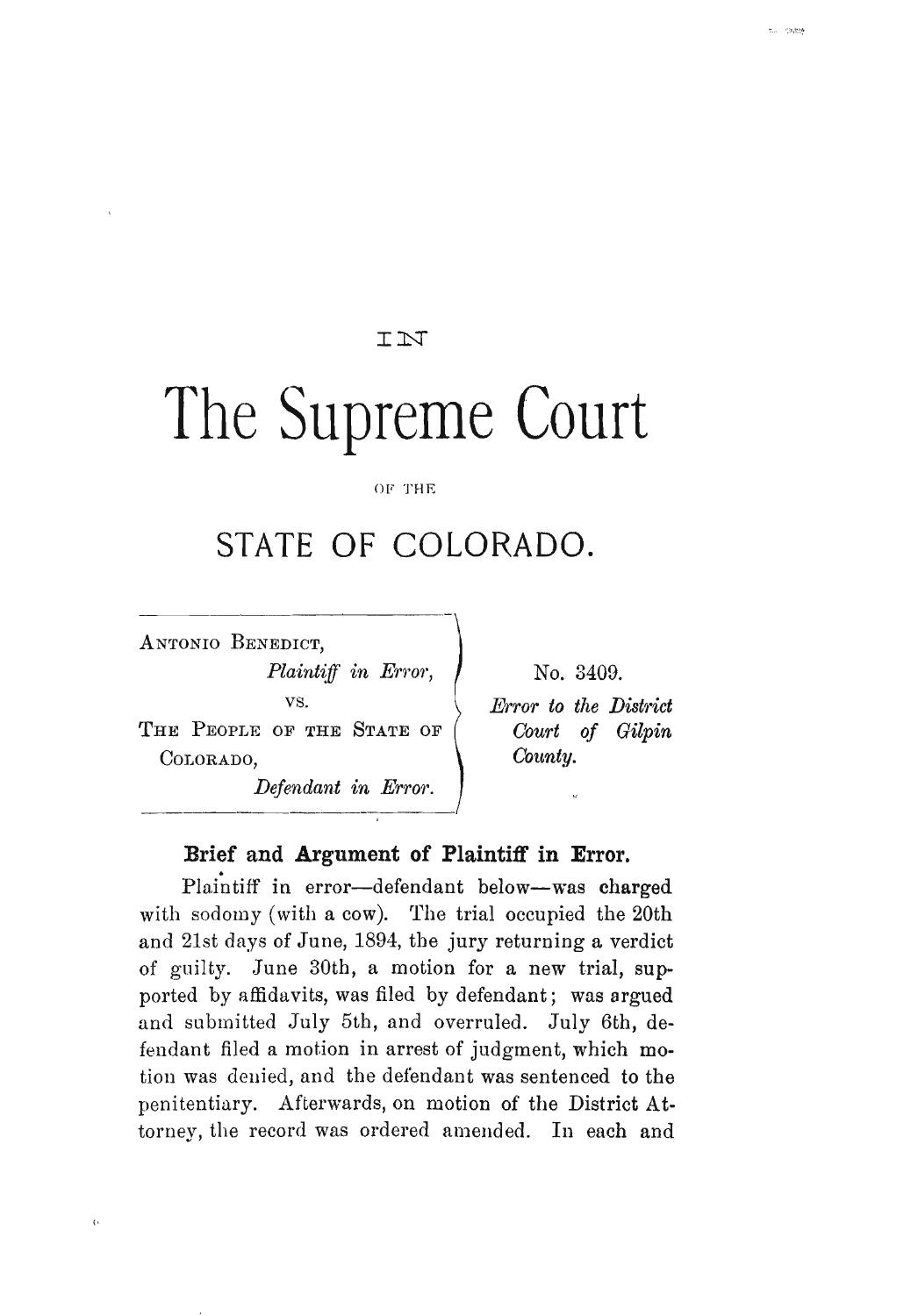every case the defendant excepted to the rulings and orders of the Court. See abstract of the record-there is not much of it.

There are several errors assigned, but I do not deem it necessary to speak of more than three or four of them.

The clerk has certified that the transcript is a true, complete and full transcript of the record, and that the copies of the papers filed are true and correct copies of all the papers in the case, excepting subpoenas and papers from Justice of the Peace. Page 13, abstract of record. So the transcript contains a correct copy of *all* the papers filed in the case, as well as a copy of the record.

I shall first notice No. 14 of the assignment of errors, in regard to the refusal of the Court to give instruction No.9, prayed for by defendant, which instruction is as follows:

No. 9. The Court instructs the jury that there is only one criterion by which the guilt of men is to be tested, and that is whether the mind is criminal; that the essence of an offense is the wrongful or evil intent, without which it cannot exist; that there must be union or joint operation of act and intention, and if, under the evidence in this case, either element was lacking, then your verdict should be for the defendant (fo1. 28, abstract).

And at the same time, or in connection therewith, I shall speak of errors Nos. 6 and 7 as assigned, which are as follows:

6. Because the evidence showed that the defendant, at the time of the alleged commission of said offense, was not capable of forming an intention; did not know the distinction between good or evil; did not know right from wrong.

n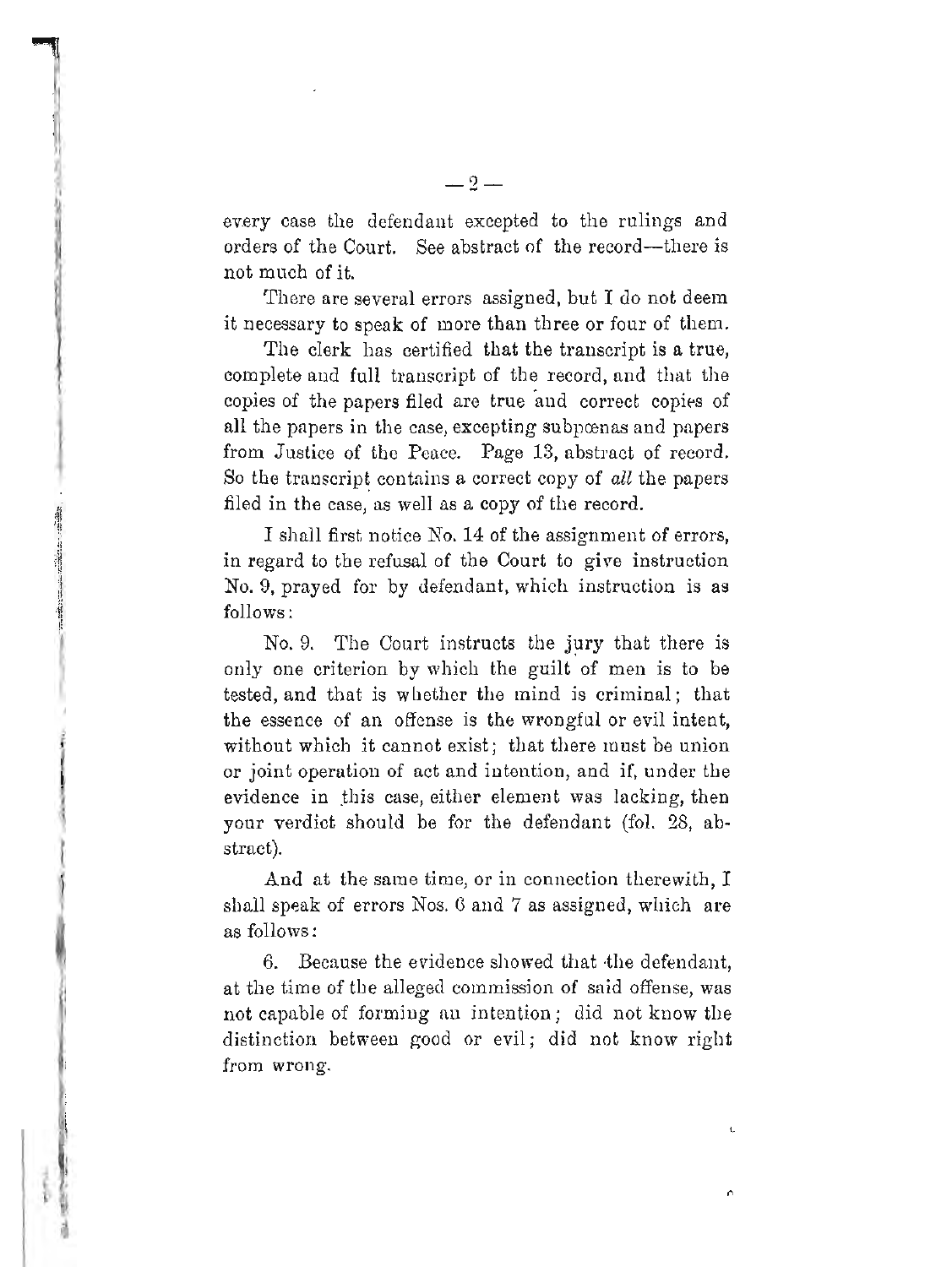7. Because the evidence and affidavits of several of the jurors showed and show that the defendant was an idiot or verging on idiocy or imbecility to or in such a degree that he was incapable of discriminating between right and wrong, and was not accountable for what he did (page  $14$ , abstract).

These matters- $\mathbb{N}_0$ . 14 in the assignment of errors and Nos. 6 and 7 based on reasons 7 and 12 in motion for a new trial-are so blended or related that it will be more convenient and probably better to carry them along together.

In the motion for a new trial, among other grounds, reasons 7 and 12 were given, which were as follows:

7. Because the evidence showed that the defendant, at the time of the alleged commission of said offense, was not 'capable of forming an intention, did not know the distinction between good or evil, and did not know right from wrong.

12. Because the defendant was and is an idiot or of unsound mind (fol. 33, abstract).

In support of the motion for a new trial, the affidavits of four of the jurors-John Dimler, Peter McFarlane, Horatio E. Hazard and John Eilman-were filed. Dimler swears that from the evidence adduced on the trial and from the appearance of the defendant on the witness stand he believed and believes that the defendant was, at the time of the alleged commission of said crime of sodomy, au idiot, or of such a low order of intelligence that he was incapable of forming any intention, of knowing the distinction between good and evil, or right from wrong (fol. 34, abstract). Hazard swears that from the evidence adduced on the trial of said case and from the appearance and demeanor of the defendant on the wit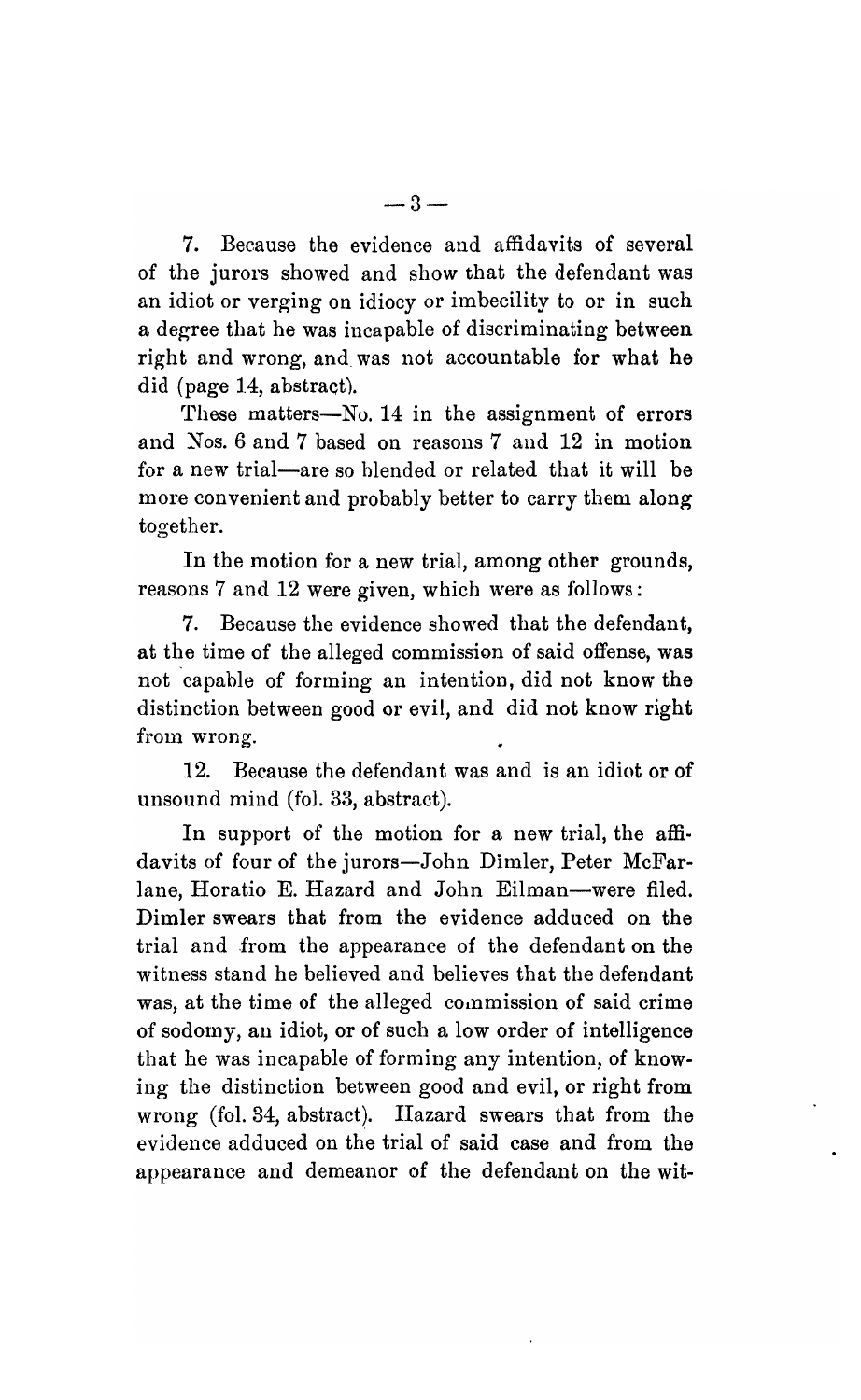ness stand he believes that the defendant is and was, at the time of the commission of the alleged offense, an idiot or verging on idiocy, and that the defendant, at the time of the alleged commission of said crime, did not know what he was doing, and did not know the distinction between good and evil, and was not accountable for what he did (fol. 38, abstract). Eilman swears that from the evidence adduced on the trial of the case and from the appearance and demeanor of the defendant on the witness stand he believed and believes that the defendant is an idiot or bordering on idiocy, and seriously doubted and doubts, from the evidence in the case and the appearance and demeanor of the defendant on the witness stand, that the defendant, at the time of the alleged commission of the crime, knew what he was doing or was capable of knowing right from wrong (fol. 43, abstract). McFarlane, in his affidavit, says that from the evidence on the trial of said case and from the appearance of the defendant on the witness stand he believes that the defendant is an idiot or verging on idiocy, and seriously doubts that the defendant, at the time of the commission of said offense, knew what he was doing or was capable of distinguishing or discriminating between right and wrong; and he also states in his affidavit that the jurors were of the opinion that the accused was weak or simple minded and not capable of realizing the full nature of the crime of which he was convicted, and that a paper to that effect was prepared, to be presented to the Court, but that the jurors did not know the propriety of such a course, and the same was withheld (fols. 36 and 37, abstract).

I do not think the correctness of the legal proposition contained in the instruction prayed for by defendant will be questioned. Intent is the gist or essence of a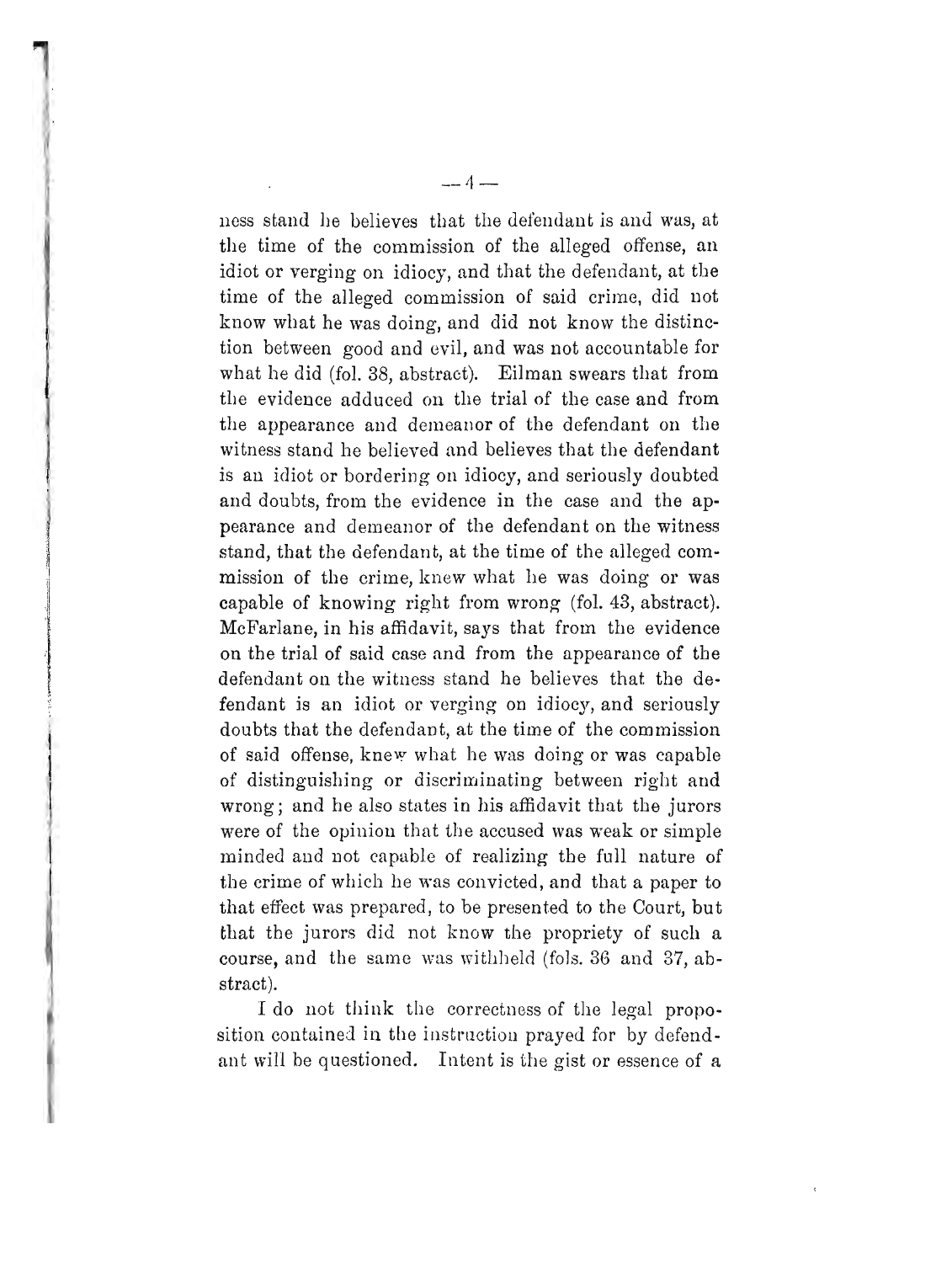crime or misdemeanor, and if a person is insane, of un· sound mind, an idiot, verging on idiocy, or of such a low 6rder of intelligence that he does not know right from wrong, good from evil, or what he is doing, then he is incapable of forming an intent, and, therefore, is guiltless under the law. All the law hooks make legal responsibility to depend on the ability to distinguish right from wrong. Raymond's Medical Jurisprudence, Section 242; Haskell's case, Fish on Insanity, 83; Chitty's Medical Jurisprudence, 354; 1 Russell on Crimes, 8; American Criminal Law, by Desty, Section 23 a; Bishop's Criminal Law, 7th Ed., Vol. 1., Section 375. Our Criminal Code says that intention is manifested by the circumstances connected with the perpetration of the offense, and sound mind and discretion of the person accused; that a person shall be considered of sound mind who is neither an idiot, nor lunatic, nor affected with insanity, and who hath arrived at the age of fourteen years, or before that age, if such person know the distinction between good or evil, and that a lunatic, insane person or idiot shall not be *found quilty* or *punished* for any crime or misdemeanor. Sections 1157 to 1162. Mills' Annotated Statutes.

The lack or ability to distinguish right from wrong, good from evil, or, in other words, the insanity may be one of many forms, such as idiocy, imbecility, mania, dementia, defect in mental power, etc. Bishop's Criminal Law, Vol. I., Section 379; American Criminal Law, Section 23 *a.* But whatever the form or cause may be, if the person was under such defect of reason as not to know the quality of the act he was doing, or if he was under such delusion as not to understand the nature of his act, or had not sufficient memory, or reason, or judgment, to know that he was doing wrong, or not sufficient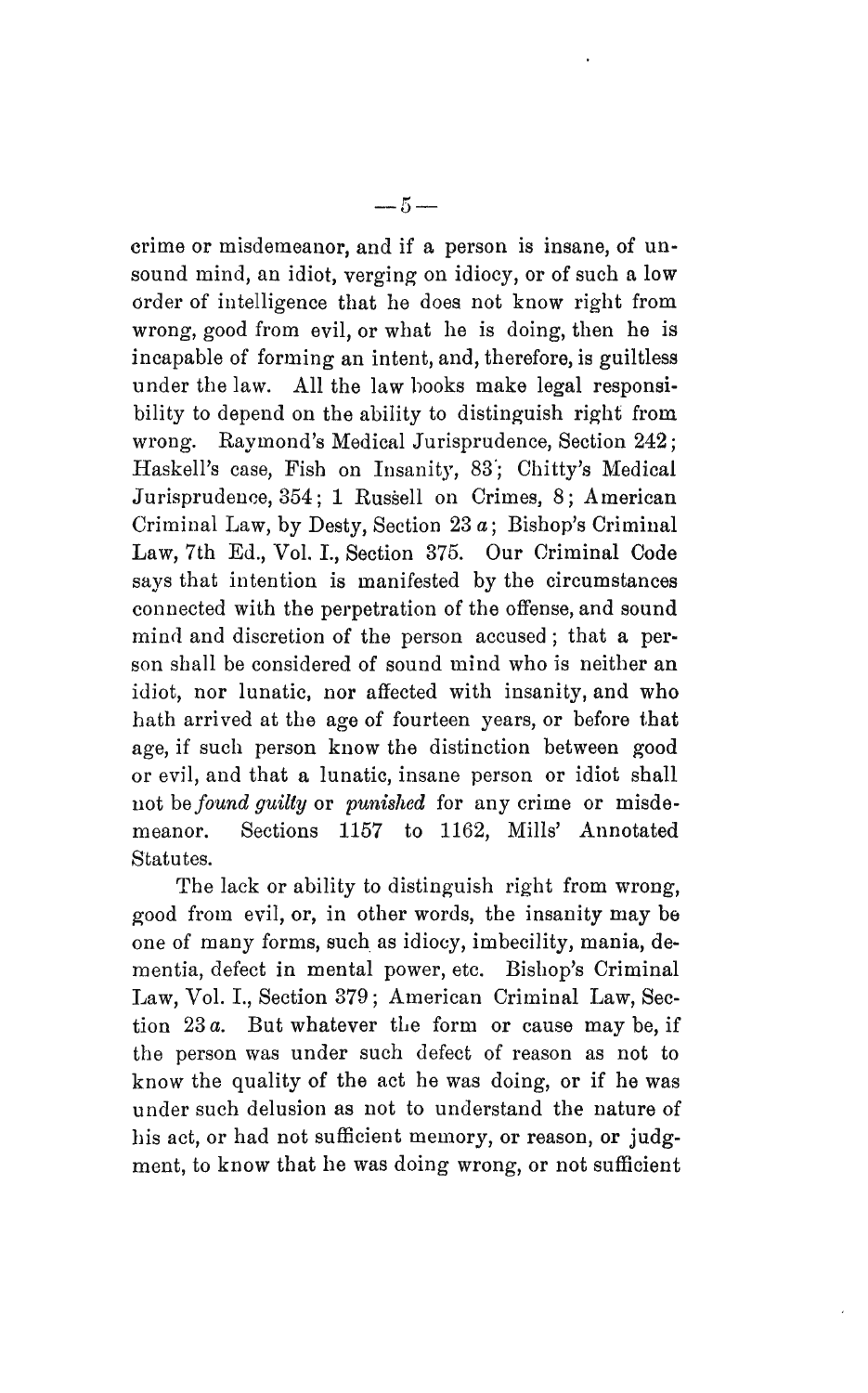conscience to discern that his act was criminal, or if he had an uncontrollable impulse to do the act, then he is not responsible. American Criminal Law, Section 23 b.

Nor do I deem it material whether or not the unsoundness of mind was revealed by the testimony of the witnesses for the people, either on examination in chief or by cross-examination, or by direct testimony of witnesses for the defendant, or by the appearance and demeanor of the defendant, nor whether or not insanity was pleaded. If the jurors, or any of them, from the evidence, appearance and deportment of the defendant, believed the defendant was insane, or had a reasonable doubt concerning his sanity, then the defendant should not have been found guilty or sentenced. In the case of Jordan vs. The People, 19 Colo., 417, this Court held that it was not necessary for the State to prove the sanity of the defendant in the first instance, as every man is presumed to be sane until the contrary appears, which is unquestionably the law. And in the Jordan case this Court said: "In this case the cross-examination of the witnesses for the State and the direct testimony of the witnesses for the defendant tended to show some affection of his brain, technically called amnesia, or loss of memory. Although no witnesses introduced by the plaintiff in error testified that he was insane at the time of the commission of the crime charged, yet there was testimony which might have influenced the jury to this conclusion. Under the circumstances, it was not only proper, but wise for the State to meet the inferences which otherwise might have been indulged by the jury." This tends somewhat, at least, to support my view expressed above. Why should it matter from what or whose testimony it appeared that the defendant was of unsound mind, or whether or not insanity was a defense, so long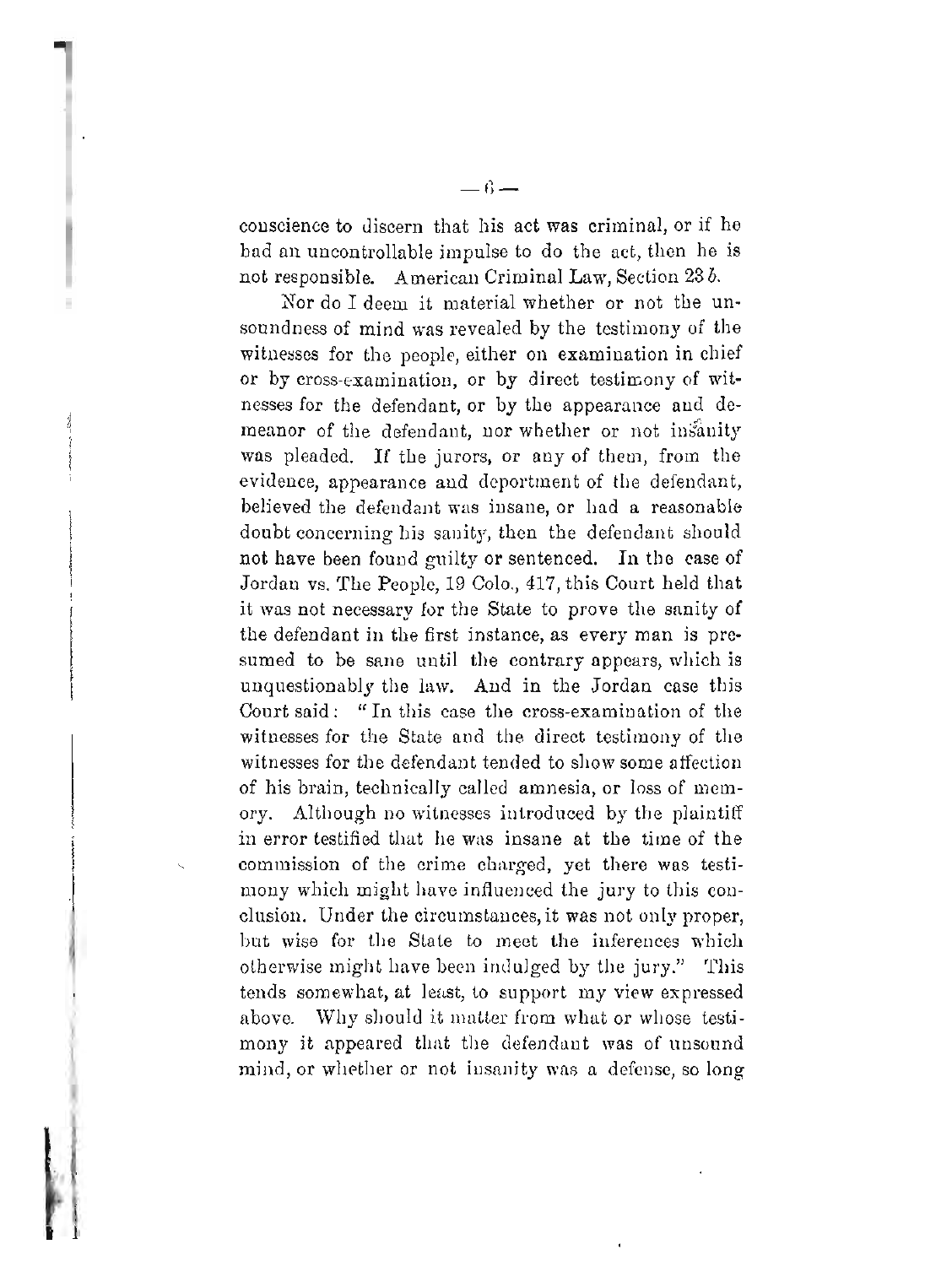as the jurors or any of them believed, from the evidence and from the appearance of the defendant on the witness stand, that the defendant was an imbecile, idiot or lunatic? The material thing, it seems to me, is, Did the jurors or any of them so believe from the evidence and the appearance of the defendant as a witness? The evidence is not set forth in the transcript. It was not deemed necessary. The affidavits of some of the jurors in support of the motion for a new trial showed what they believed from thc evidence and the appearance of the defendant concerning his mental condition at the time of the commission of the alleged offense, and, also, at the time of the trial, and this was deemed sufficient without bringing up the evidence.

But I may be asked, what has all this to do with the refusal to give instruction No.9, asked by defendant, and reasons 7 and 12, in motion for a new trial? My answer is, that if the instruction prayed for is a correct proposition of law, although it may not be very pointed or definite, so far as the question of idiocy or insanity is concerned, yet it is broad and comprehensive enough to, cover the point, and, in the light which the jurors viewed the mental condition of the defendant, as shown by the affidavits of jurors subsequently filed in support of the motion for a new trial, it should have been given. And, again, the Court should have set the verdict aside and granted defendant a new trial, in my opinion, without any hesitation whatever because of reasons 7 and 12 in said motion, supported by the affidavits of the jurors. As I have before stated, Nos. 6 and 7 of assignment of errors are based principally on the refusal to grant a new trial because of reasons Nos.  $7$  and  $12$  in motion for a new trial. And, if I am correct in this, then the Court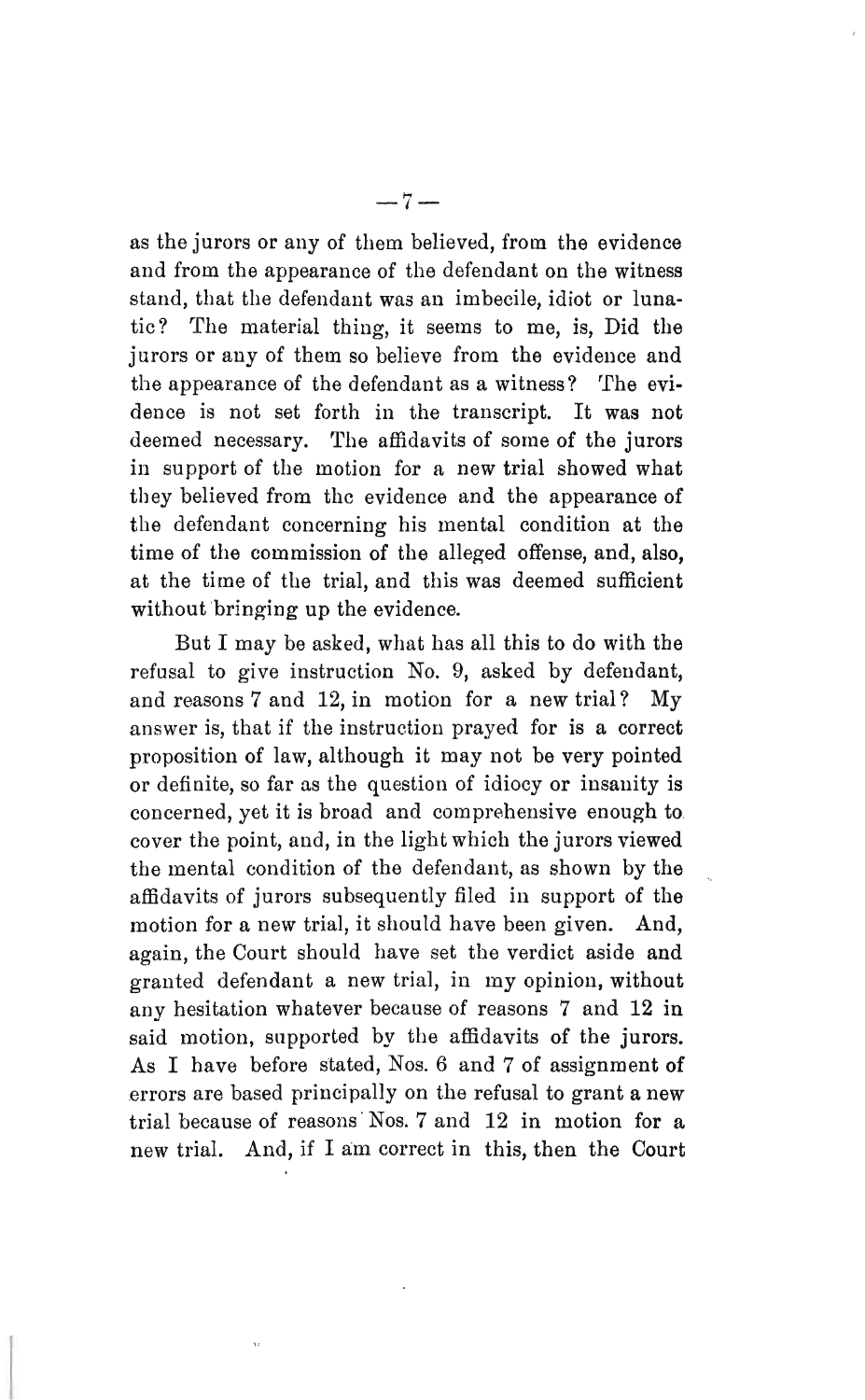erred in denying defendant's motion for a new trial, which is No. 8 of the assignment of errors.

سدی سد

But it may be contended that the affidavits of the jurors impeach or tend to impeach their verdict, and this brings to my mind No.4 of the assignment of errors, which is as follows:

No. 4. Because the verdict in said cause was returned through a misapprehension or mistake, and was not and is not a true or correct verdict, as shown by the affidavits of several jurors filed in support of the motion for a new trial.

Mr. Wharton, in his work on Criminal Law, Vol. III., Practice, 7th Ed., Section 3328, says: "Though the former practice was different, it is now settled in England that a juror is inadmissible to impeach the verdict of his fellows." It seems that the reason for the rule, as stated by Mansfield, C. J., is that it would open each juror to great temptation, and would unsettle every verdict in which there could be found upon the jury a man who could be induced to throw discredit on their common deliberations. The reason for the rule seems to be a good one, but, as in the case of all rules, there are exceptions to it. In the same section,  $Mr.$  Wharton says: "In this conntry the English rule has generally been adopted, though the affidavits of jurors will be entertained for the purpose of explaining, correcting or enforcing their verdict," and cites cases. And later on in the section he says: "Yet, at the same time, there is danger of construing the rule in such a way as to work a great wrong, by shielding with secrecy the deliberations of the jury, as to permit these deliberations to be irresponsibly conducted in such a way as to outrage public and private rights." And, again, he says: "From necessity, however, where gross injustice has been wrought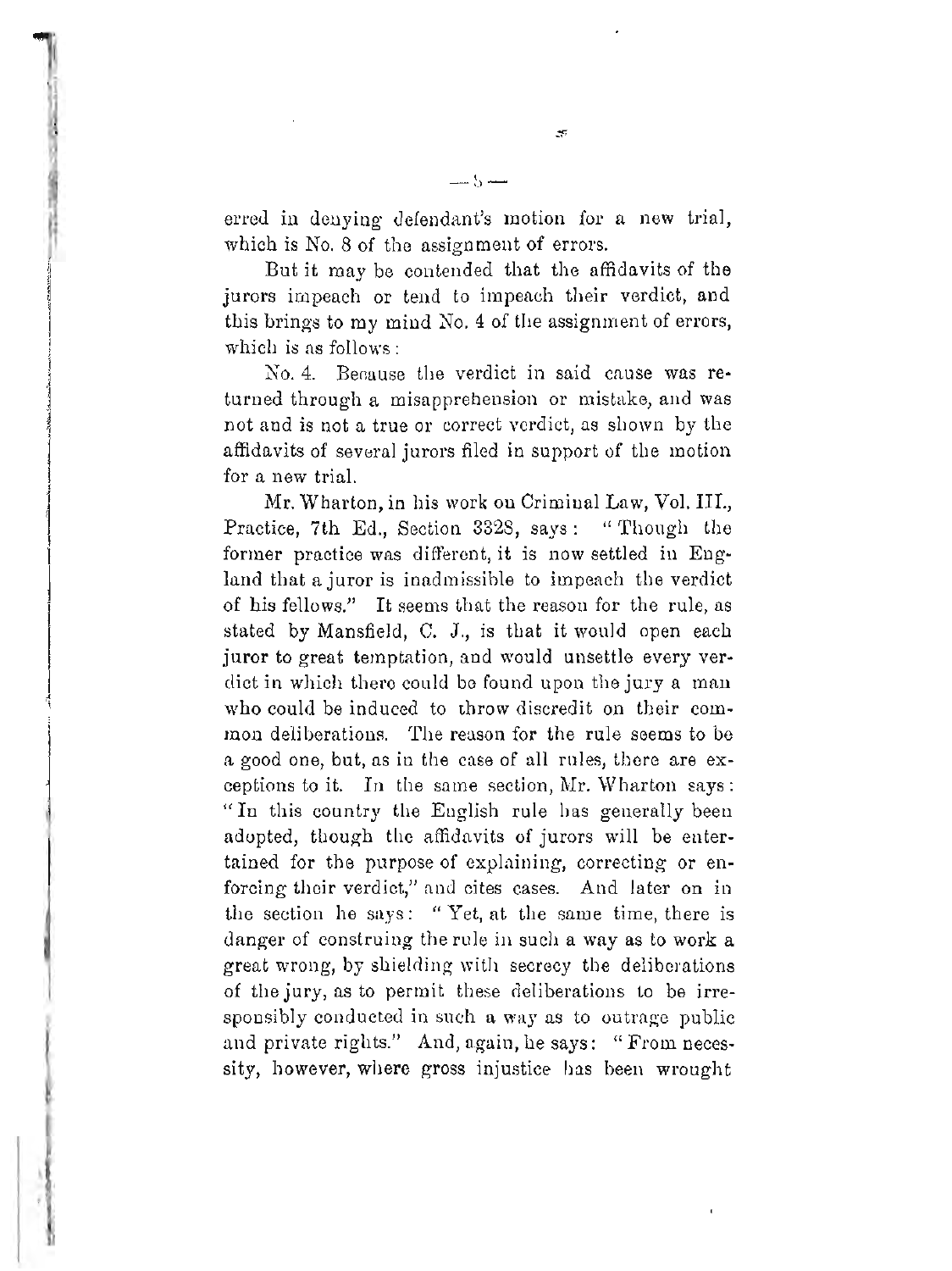from miscond uct or *misapprehension in their deliberations,* they are to be permitted to prove such misconduct or misapprehension. Thus, they may prove the case was decided by lot, or that the instructions of the Court were misunderstood, or that the verdict was agreed to on the representation that the Governor would pardon on the jury's recommendation, and that a distinction has been taken to the effect that though a juror cannot be admitted to stultify his own action, yet he may be permitted to prove gross misconduct in his fellows." And, in Section 3323 of the same work, Mr. Wharton cites some of the cases he cited in Section 3328, and some others, bearing on the point.

From reading Mr. Wharton, it seems to me that there is a distinction between cases of misapprehension or mistakes, purely, and others in which ajuror willfully or intentionally stultifies or attempts to stultify himself or his action. If there is no such distinction, there ought to be. A mistake may be said to be some unintentional act, omission or error arising from unconsciousness, ignorance, forgetfulness, imposition or misplaced confidence. Kerr on Fraud and Mistakes, page 396. And if there is no precedent for a Court. to set aside a verdict in a criminal case when it is shown by the affidavits of several of the jurors, and the fact is not contradicted, that the verdict was rendered under a mistake or misapprehension, then such a precedent should be made at the first opportunity, and, in this case, in my opinion, an opportunity is presented to this honorable Court to establish such a precedent, and, in so doing, I believe it would prevent a great wrong and gross injustice. Why is it not right and just to set aside a verdict, when it is shown by the affidavits, either directly or indirectly, that the verdict was unintentionally rendered, or presented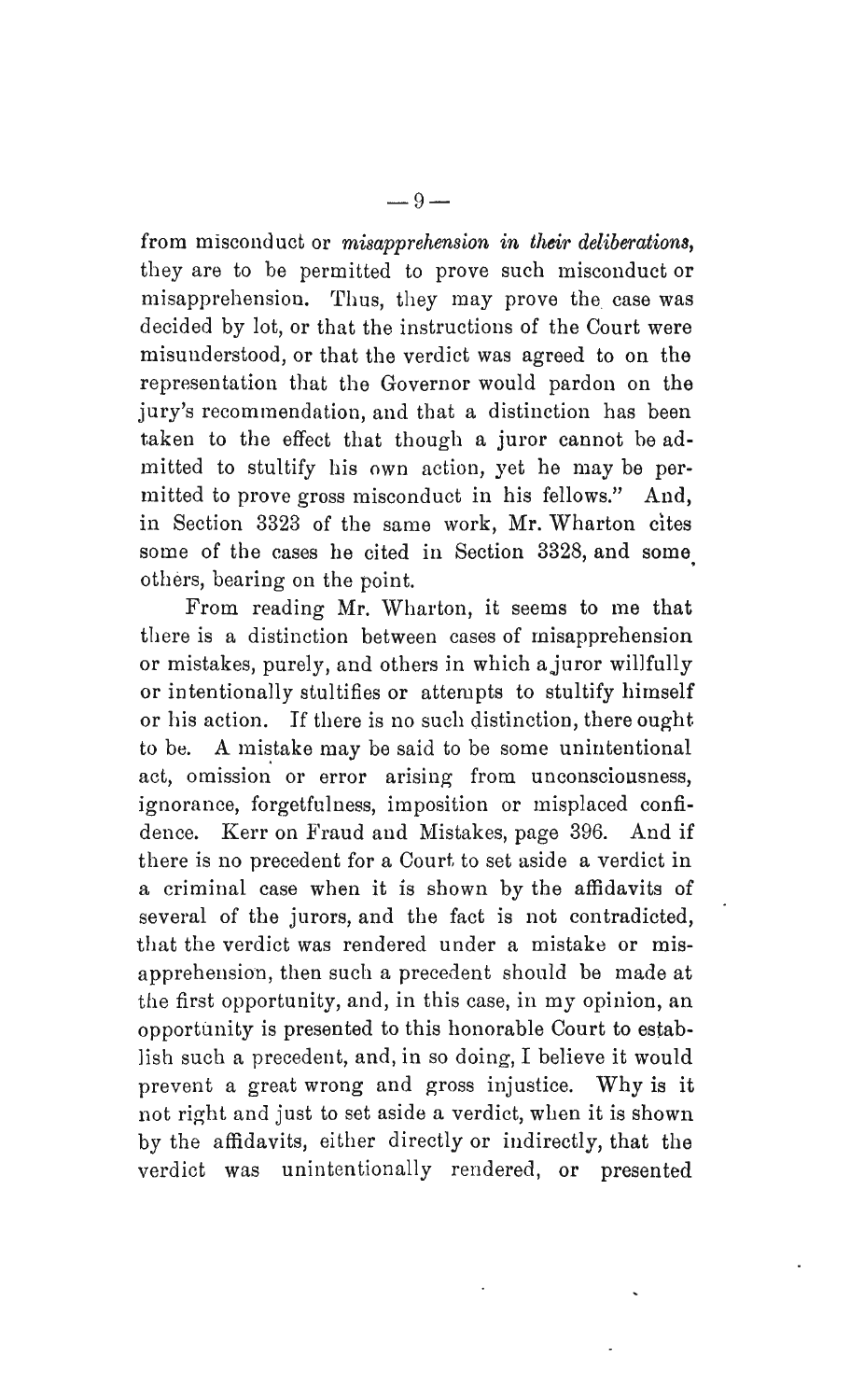through mistake or misapprehension in their deliberations, or through ignorance? I respectfully submit that the affidavits show that some of the jurors believed, from the evidence. and the appearance and demeanor of the defendant on the witness stand, that at the time of the alleged offense he was an idiot, was incapable of forming any intention, was not accountable for what he did, and believed that such was his mental condition at the time of the trial, and that other jurors entertained serious doubts concerning his sanity, based on the evidence and his appearance, and that all of the jurors were of the opinion that he was weak or simple minded and not capable of realizing the full nature of the crime. This being the case, then it logically, absolutely and necessarily follows that the verdict was rendered or presented through a mistake or misapprehension. An idiot or insane person should not be found guilty of or punished for any crime or misdemeanor.

The "idiotic" feature of this case is a most singular one. I doubt that just such another one was ever presented to a Court. But we must take a case as we find it, and, of course, it is the new point and the unheard-of circumstances that give us the most trouble, and present an occasion that gives birth to a new opinion.

I will now briefly notice No. 9 of the assignment of errors, which reads as follows:

9. The Court erred in denying defendant's motion in arrest of judgment.

After the motion for a new trial was denied, defendant filed his motion in arrest of judgment, which was denied by the Court July 6th. Among the reasons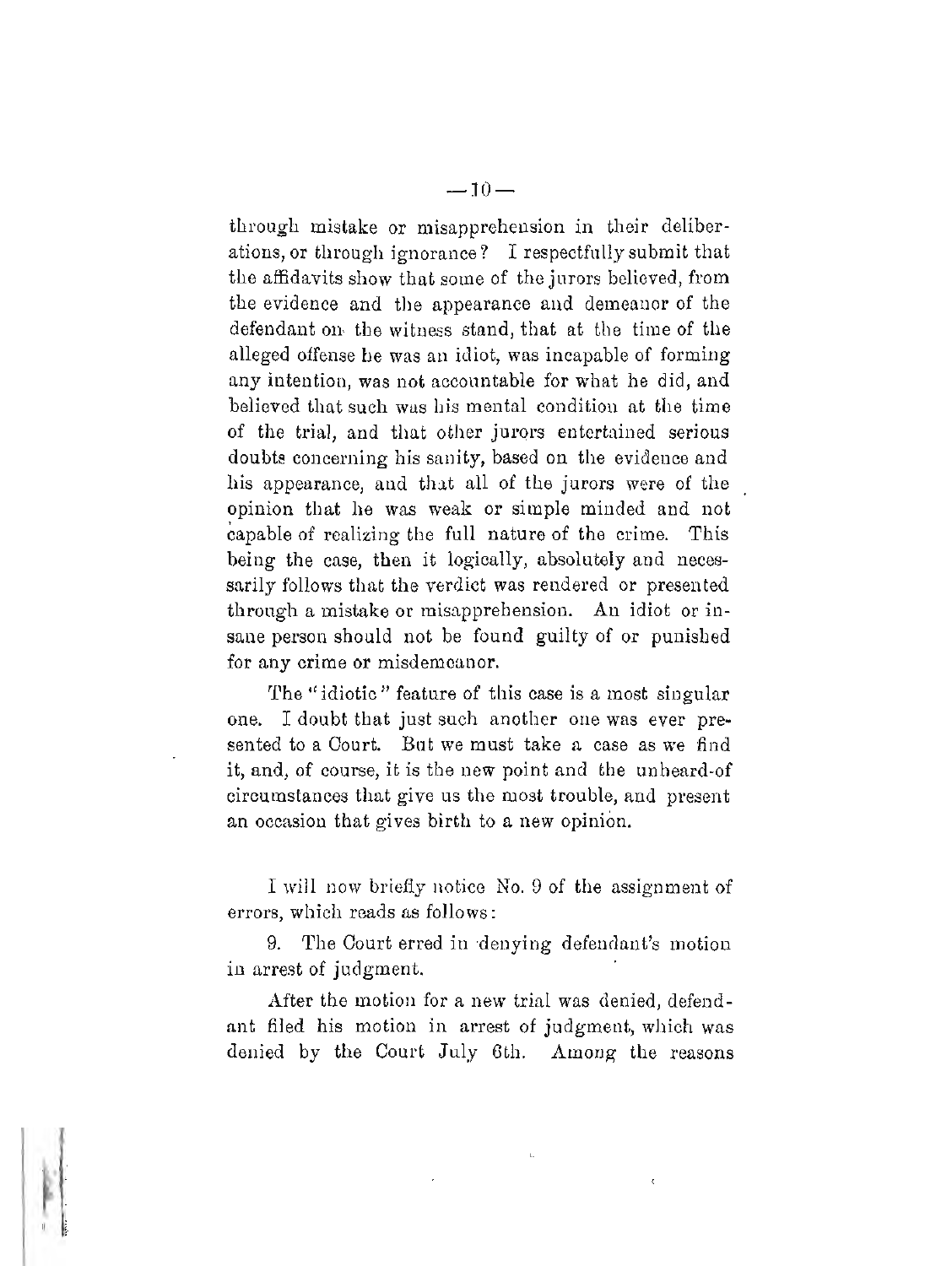stated in the motion in arrest of judgment is the following:

1. Because the record does not show that the defendant was furnished, previous to his arraignment, with a copy of the information and a list of the jurors and witnesses (fo1. 51, abstract).

The motion in arrest was denied, the prisoner was sentenced to the penitentiary, and, afterwards, the District Attorney moved that the Clerk be permitted to amend the record so as to show that the defendant was furnished with a copy of the information, a list of the people's witnesses and a list of the jurors at the time he was arraigned and before he was required to plead thereto, which order was made by the Court (fols.  $55-56$ , abstract).

The record shows that the defendant was not represented by an attorney at the time of his arraignment, on June 15th, and fails to show, as it originally appeared, that the defendant, at that time, or prior thereto, had been furnished with a copy of the information and a list of the jurors and witnesses (fols.  $2-3$ , page 2, abstract).

The motion made by the District Attorney was an oral one. No affidavit was filed or anyone sworn concerning the fact as to whether or not a copy of the information and list of the witnesses and jurors were furnished to defendant previous to his arraignment. It seems that the Court was governed in the matter by the *statements,* merely, of the District Attorney and the Clerk. " The Court being now sufficiently advised by the statements of the District Attorney and the Clerk of the Court, therefore, it is ordered" that the record be amended, etc. (fol 56, abstract). The record prior to July 6th, the date on which the motion in arrest was submitted and denied, had been perfected, written up by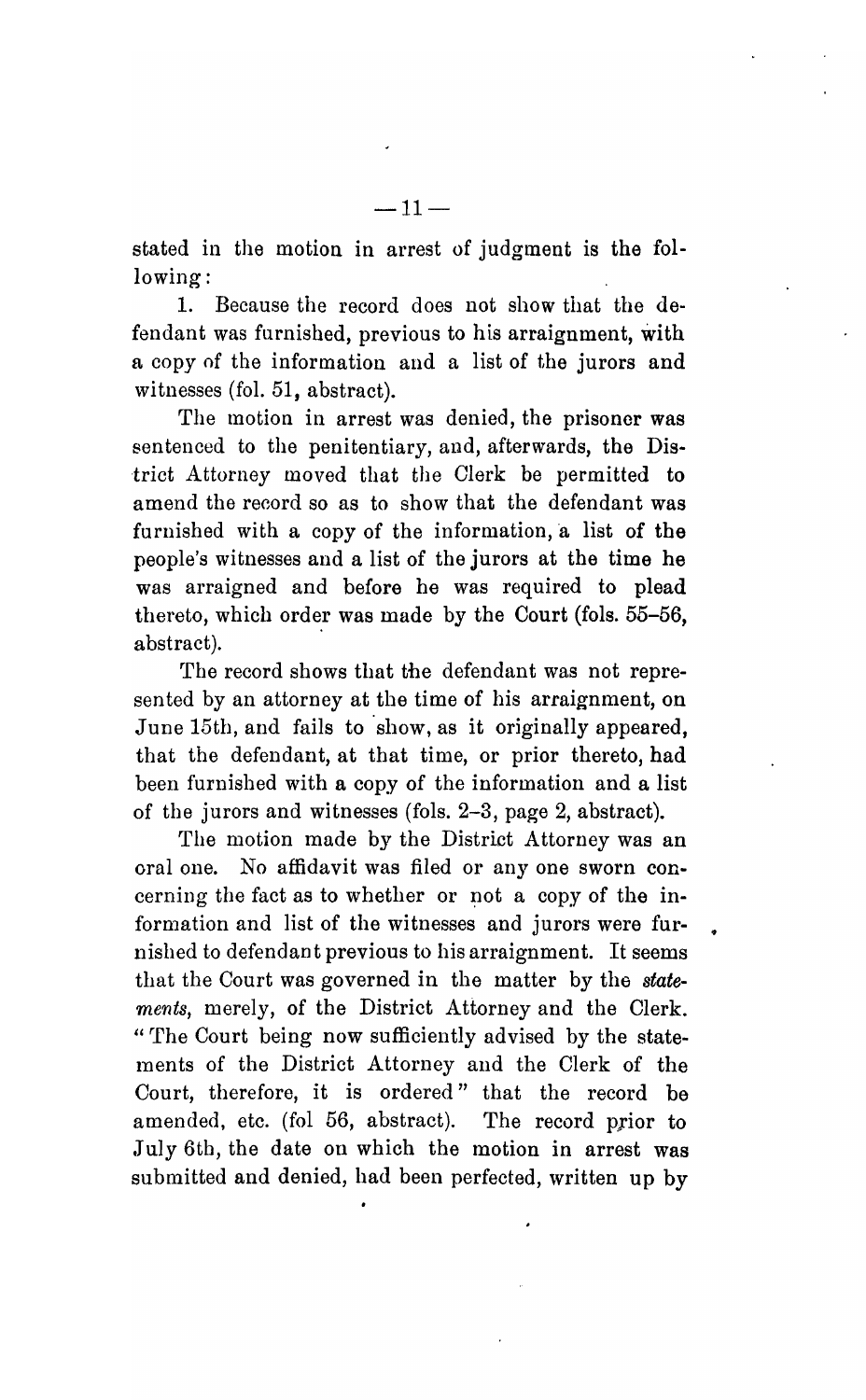the Clerk, and the amendment was afterwards made by interlineation. The District Attorney did not take the trouble to examine the record when the point was raised, and it was not until after the motion in arrest was denied and the defendant sentenced that he moved to amend (fol. 55, abstract).

Our Criminal Code requires that every person charged with a felony shall be furnished, previous to his arraignment, with a copy of the indictment or information and a list of the jurors and witnesses. Mills' Annotated Statutes, Section 1460.

In a case for felony, the record should show that the prisoner was furnished with a copy of the indictment and a list of the witnesses. 65 Ill., 372.

The leading purpose of the record, wherein, if it fails, it is certainly inadequate, is to set down and justify the punishment. Hence, it must state what will affirmatively show the offense, the steps, without which the sentence cannot be good, and the sentence. Bishop on Criminal Procedure, 3d Ed., Vol. I., Section 1347.

Assuming that a Court has the power to amend its record, it cannot amend at any time, and there ought to be a basis or something to amend by or upon—not merely on statements or hearsay. And there is a distinction between docket entries or minutes made by the Clerk or Judge and the record which follows. Under the head of "Judgment Amended," in Archibold's Criminal Practice and Pleading, 8th Ed., Vol. I., page 593, and note 1, it seems that at common law the Judge, during the term, may alter and supply from his own memory any order, judgment and decree. In the case at bar the Court ordered the record amended, not when the defect was called to the attention of the Court by motion before sentence was imposed, but after sentence, and merely on the statements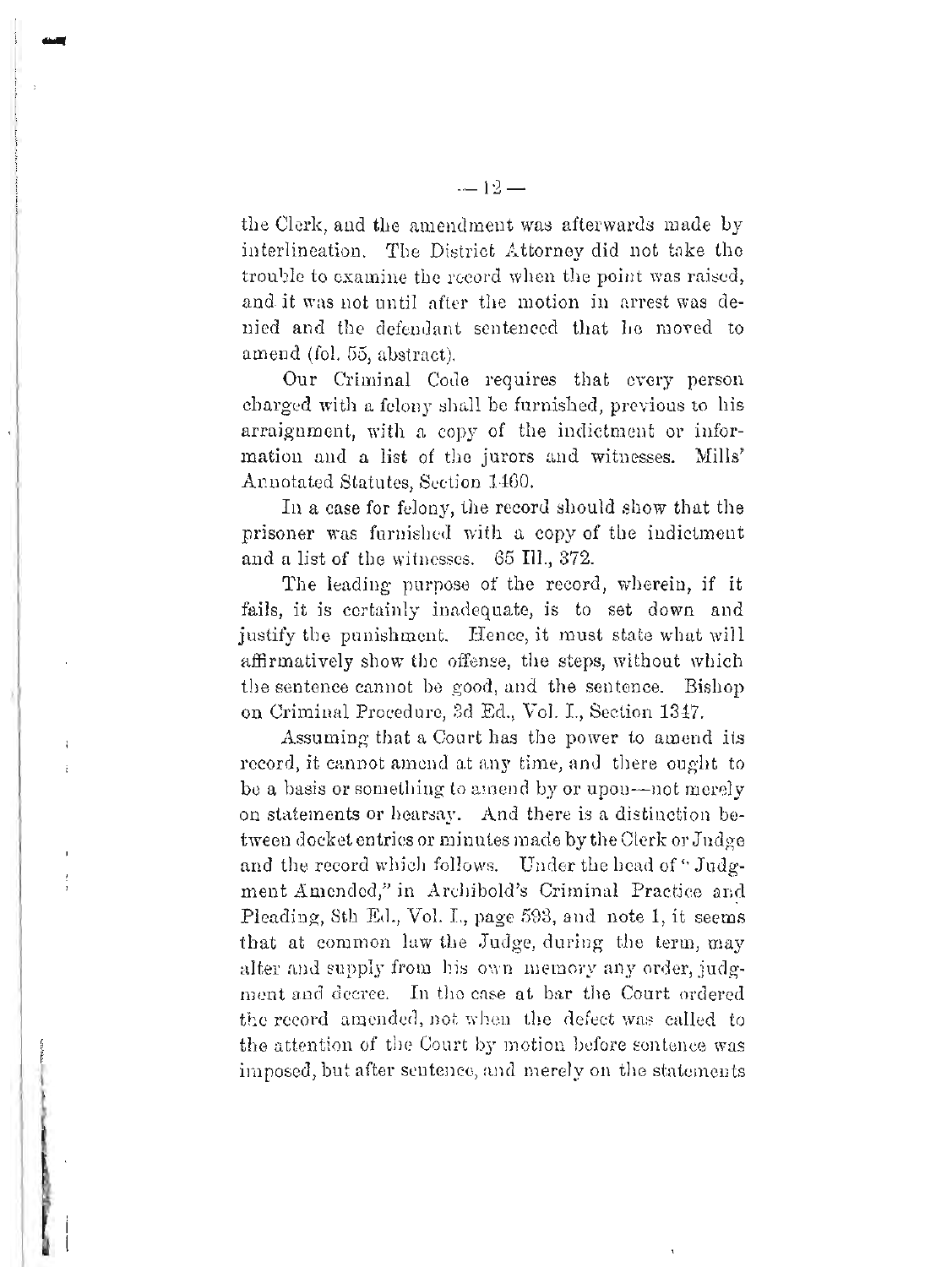or say-so of the District Attorney and Clerk. Mr. Bishop, in his work on Criminal Procedure, Vol. 1., Sections 1341, *1342 et seq.,* speaks of docket entries and record distinguished and amendments, during and after the term, and cites a number of cases. From an examination of most of the cases cited, under said Section 1342, I fail to find that the Court can arbitrarily amend its record, or can, without proof, amend its record, unless it may be from the memory of the Judge during the term. The case of The Commonwealth vs. Weymouth, 2 Allen's Reports, page 144, probably gives a fair exposition of the law. The record failing to show that the defendant was furnished with a copy of the information and a list of the jurors and witnesses previous to his arraignment, if, in fact, such copy and list were furnished him prior to his arraignment, that fact, when raised prior to his sentence and prior to amendment of the record, should have been established by proof, if the Judge himself did not retain it in his memory. 'Under the circumstances of this case, can it be presumed that the trial Court proceeded regularly; that a copy of the information and list of witnesses and jurors were furnished the defendant?

And now I come to another matter, and which is covered by Nos. 1, 2 and 3 of the assignment of errors. These three of the assignment of errors are as follows:

1. The Court erred in not allowing the defendant a public trial.

2. The Court erred in not giving or allowing the defendant a trial according to law—that is, in giving defendant a private and not a public trial.

3. Because defendant did not have and was not allowed a public trial (page 14, abstract).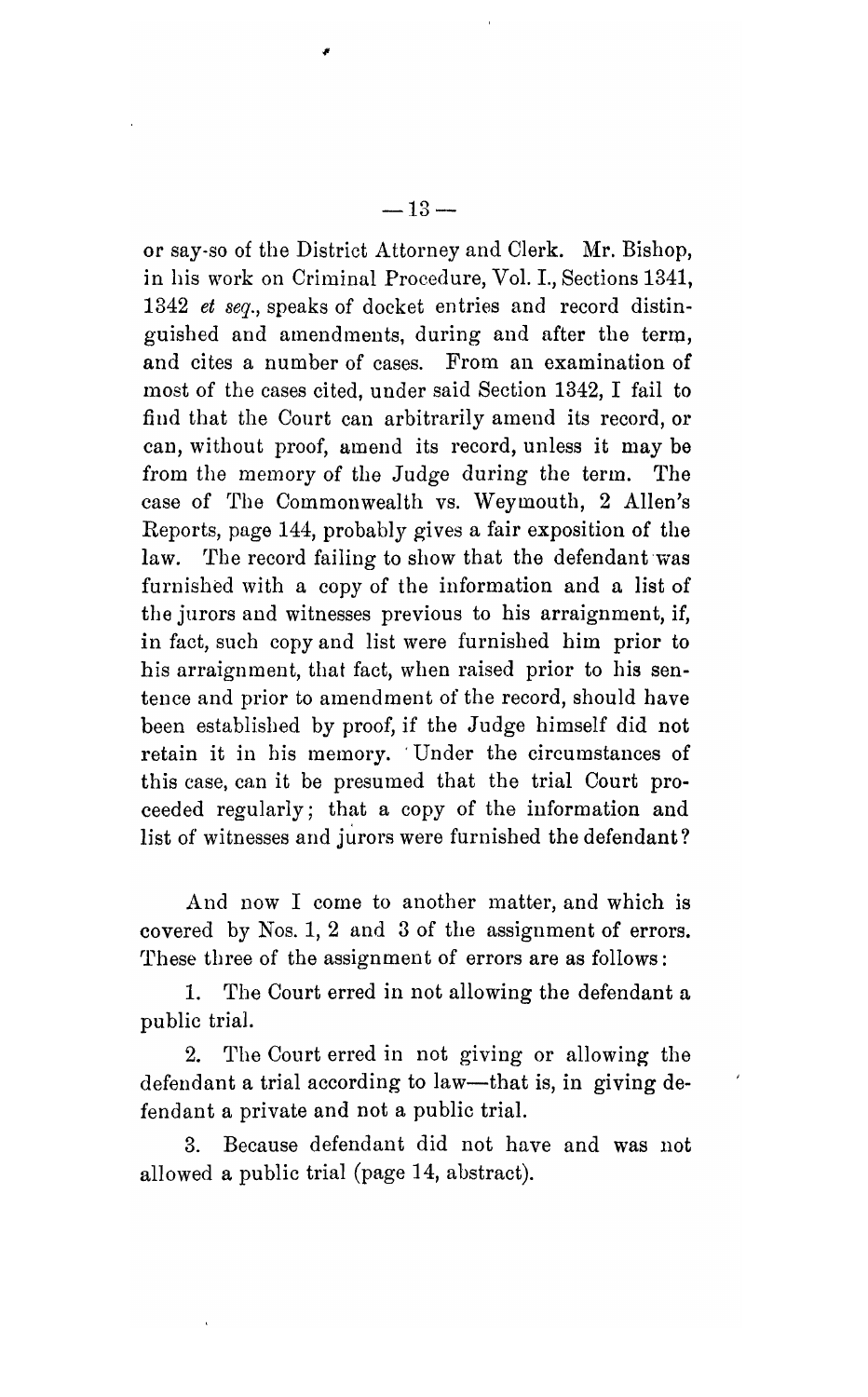In the motion for a new trial, Nos. 9,10 and 11 covered the same point (fol. 33, abstract). In support of the motion for a new trial were filed the affidavits of John Benedict, William Williams, under Sheriff, and of Thomas Hooper, Sheriff. No counter affidavits were filed, the facts stated in the affidavits were not denied, and the facts stated therein must be taken to be true. (See fols. 40, 41, 42, 45, 46, 48 and 49.)

Briefly, the affidavits show that just before the commencement of the trial-just before the jury was called in the case-the Judge ordered the Sheriff to clear the court room of the spectators and not to permit any person, except members of the bar, officers of the court, students at Jaw, and the witness testifying, to be or remain in said court, or court room, during the trial of said cause; that the Sheriff, acting under said orders, cleared the court room of the spectators or the public; excluded the public from said court and court room during the whole time of said trial, which occupied nearly two days-the 20th and 21st of June; that the door of the court room was kept locked most of the time during the trial, and, when it was not locked, no one, unless he was an officer of the court, member of the bar, or student at law, was permitted to enter the court room by the Sheriff or remain therein.

Section 16 of Article 2 of the Constitution of the State of Colorado, Mills' Annotated Statutes, Volume I., page 189, says that in all criminal prosecutions the accused shall have the right to a public trial. The same provision is found in Article 6 of the Constitution of the United States. See Section 88, page 48, Volume I., Mills' Annotated Statutes. The language is plain. There seems to be no room for misconstruction-shall have the right

 $- 1.1 -$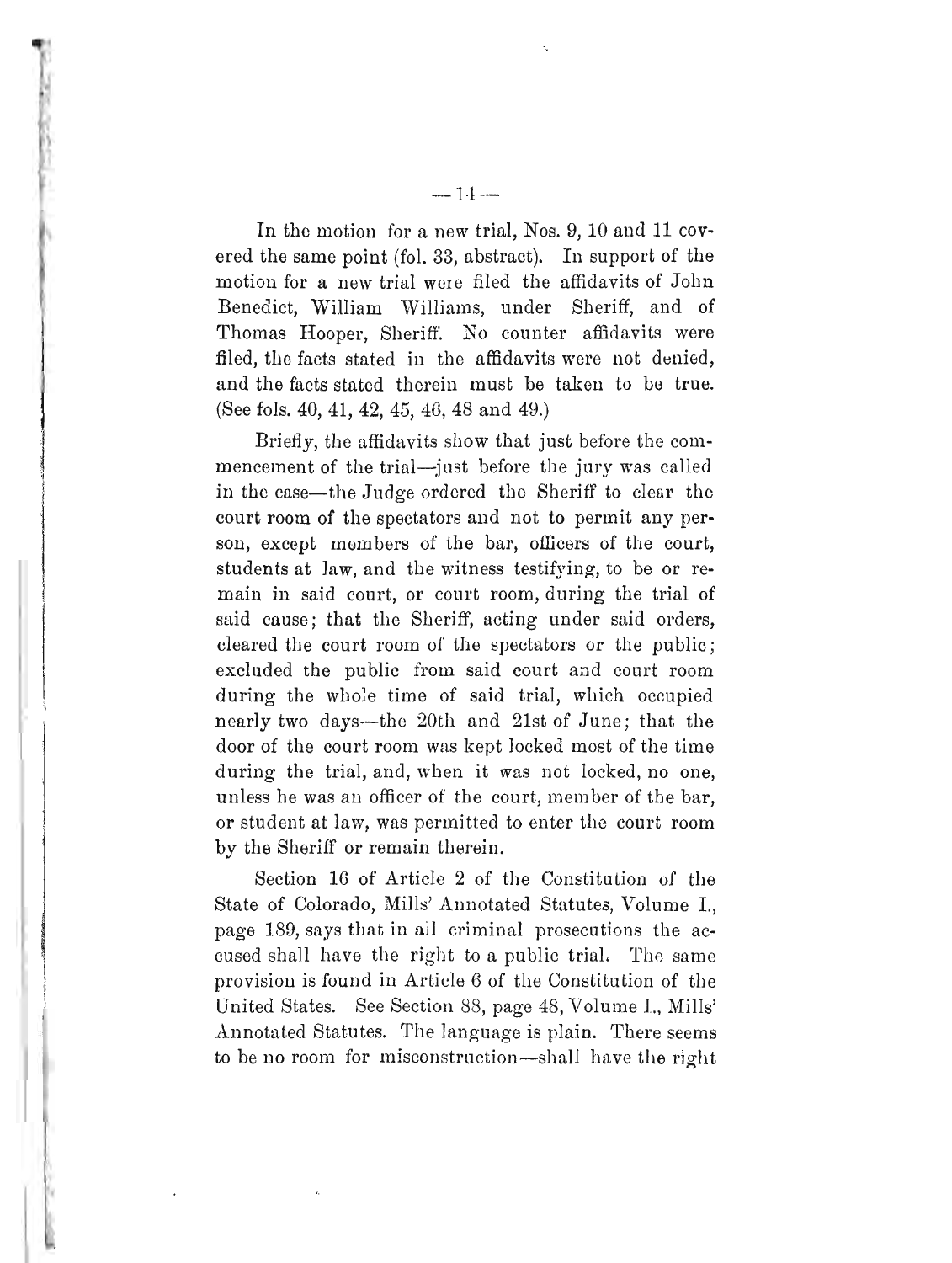to a public trial-and this provision is in our Constitution, the supreme law of our commonwealth.

The public means the people, pertaining to or belonging to the people-opposed to private, open to the knowledge of all-common, open to common use; the general • body of mankind, or of a nation, state or community, the people, etc. (See Webster.)

I have looked for decisions bearing on the point, but have found some two or three only. I suppose the scarcity of decisions is owing to the clearness of the constitutional provision itself.

Bishop on Criminal Procedure, Volume 1., 3d Ed., Section 952, in speaking of arrangements within the court room, says: "The people have a right to be anywhere in the court house, except on the bench, in the bar, or clerk's box, so long as they demean themselves in a peaceable manner, except sauntering or standing between the bench and bar." And in Section 957, of the same work, under the head of "Open Court," says: "By immemorial usage, wherever the common law prevails, all trials are in open court, to which spectators are admitted. Perhaps it may not be strictly so of the preliminary examination. Offenses against the United States are by the Constitution to be tried in " public," and so are offenses against the States by their Constitutions. Some even deem, and probably justly, that a trial by twelve good men in private is not a jury trial, within constitutional guaranties."

Mr. Cooley, in his work on Constitutional Limitations, 5th Ed., page 380, star Section 312, says very little concerning the provision, but, from what he does say, it is to be taken that if the people generally are excluded, it is not a public trial.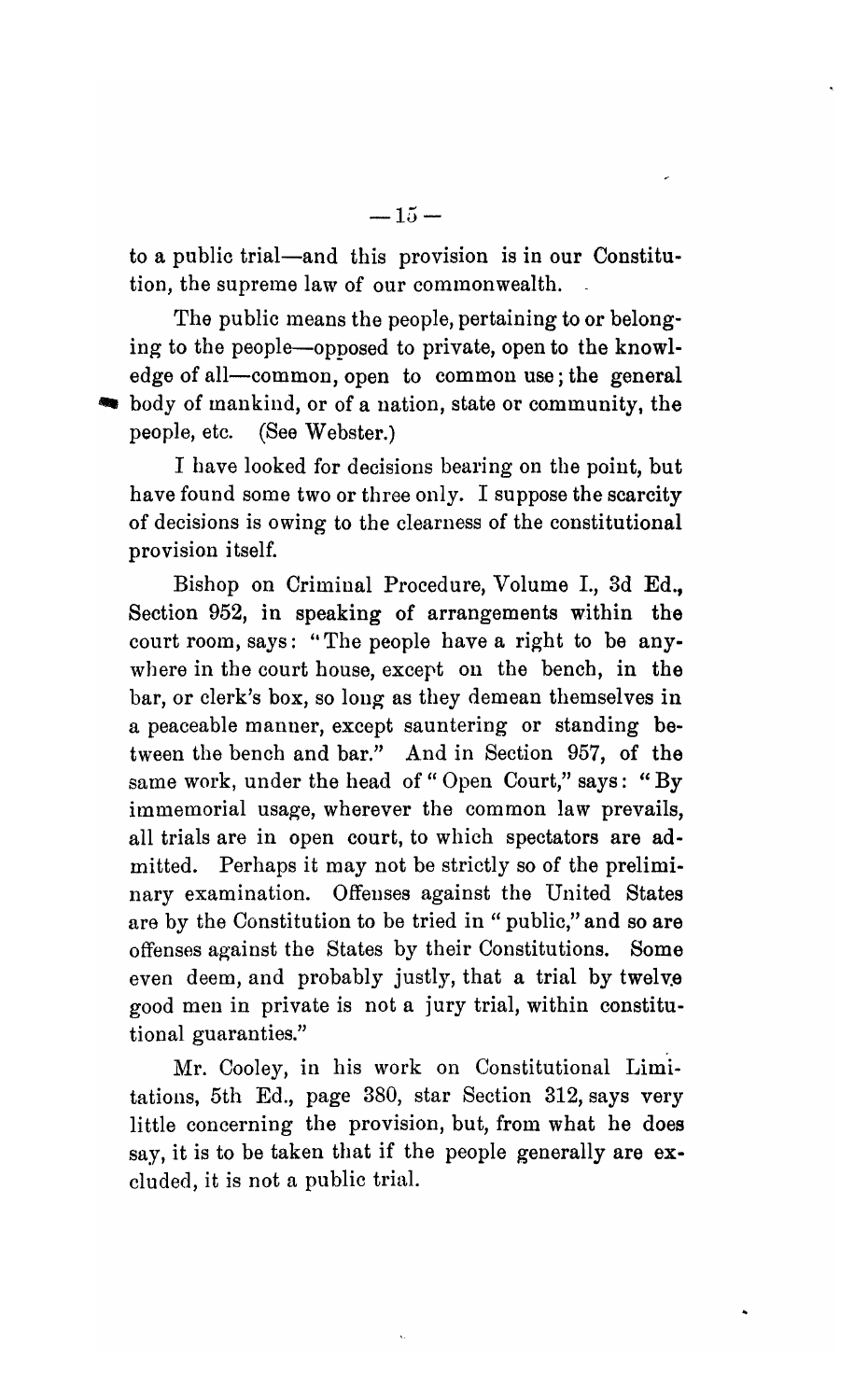In the case of Stone vs. The People, 2 Scammon, page 337, the same point was raised. The Constitution of the State of Illinois contains a provision similar to our own, and I suppose that the section of our Constitution was taken from that of Illinois. In tIle case of Stone vs. The People, the Supreme Court of the State of Illinois say: "On the fifth ground, it is to be remarked that there is no question that the Constitution of the State has guaranteed a public as well as an impartial trial, but the causes stated in the depositions do not show that the trial was not public. We should infer from the fact stated in the depositions that some noise and disturbance prevailed in the court room, and that, in order to avoid a confusion that might have arisen therefrom, the officers caused the doors to be locked. No inconvenience appears to have arisen from the course pursued, and we cannot well see bow any could have occurred. We have no doubt, however, that the doors may be closed for a temporary purpose, when existing circumstances eminently require it to be done, but not for the purpose of excluding anyone connected with the trial. The record shows the fact that it occurred while the motion for arresting the judgment was pending, under consideration and discussion, and it was, consequently, after the verdict had been rendered and trial by jury terminated. We see no cause for error here." In that case the public was not excluded during the trial. And in a criminal ease, where, during the trial, for a few minutes, temporarily, under certain circumstances, the people generally are excluded, it may possibly be held to be a'public trial, still it is treading on dangerous ground. But in a criminal case, where, during the whole of the trial, the people generally are excluded and not permitted to remain in the court room, it seems to me that it is unquestionably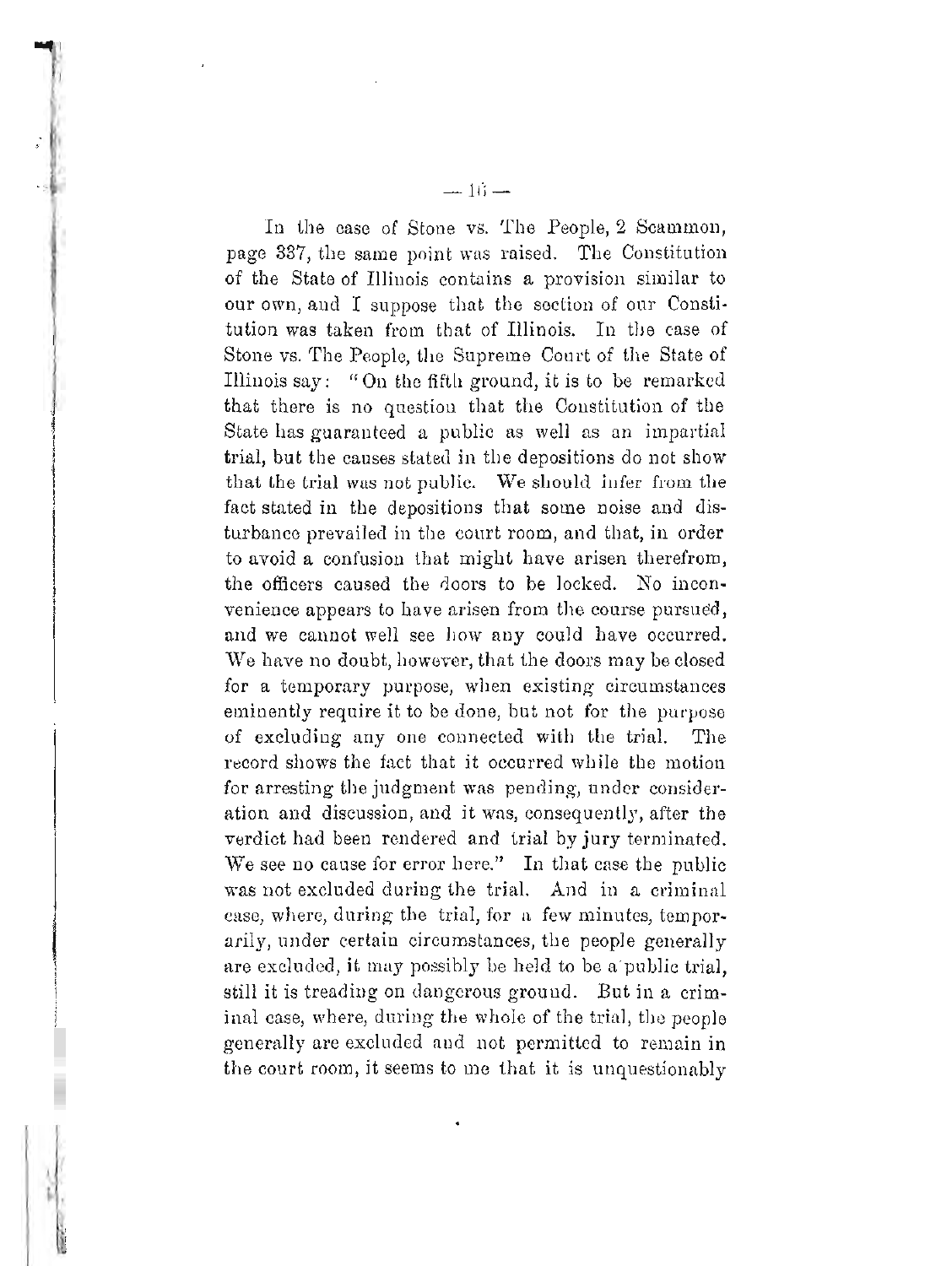a *private;* and *not* a public, trial, and is in violation of the right guaranteed by the Constitution.

In 17 Colo., O'Brien vs. The People, page 563, this , honorable Court' say: "The Constitution guarantees that every person accused of crime shall have a public and impartial trial, and that the accused shall have the right to appear and defend in person and by counsel. These provisions imply that the trial shall be conducted in open court and under the protection of the Court. Of what value are such guaranties if they may be taken away in the absence of the Court-the only power that can give them efficiency?" This is to the point, correctly states the law, and should be regarded as conclusive. And I might ask of what value is our constitutional provision guaranteeing to every person accused of crime a public as well as a speedy and impartial trial if the trial Judge is permitted to exclude the public, close and lock the doors of his court room and keep the people generally from entering or attending during the whole of the trial? Ifsuch a proceeding can be tortured into meaning or being a trial in open court, or a public trial, then I am unable to conceive what is meant by a " public" trial, and it would seem that the constitutional provision means nothing and should be regarded as superfluous, or as so much silly twaddle.

The motive of the Judge below was probably a good one. He probably-thought that a public trial might corrupt the public morals. But it matters not what his motive was, or what he thought, and it is idle to speculate whether or not the verdict would have been different, or whether or not, in case of a new trial, it might have been the same. It is sufficient for us to know that our Constitution guarantees a public trial to the accused, and that such a trial was not had or permitted.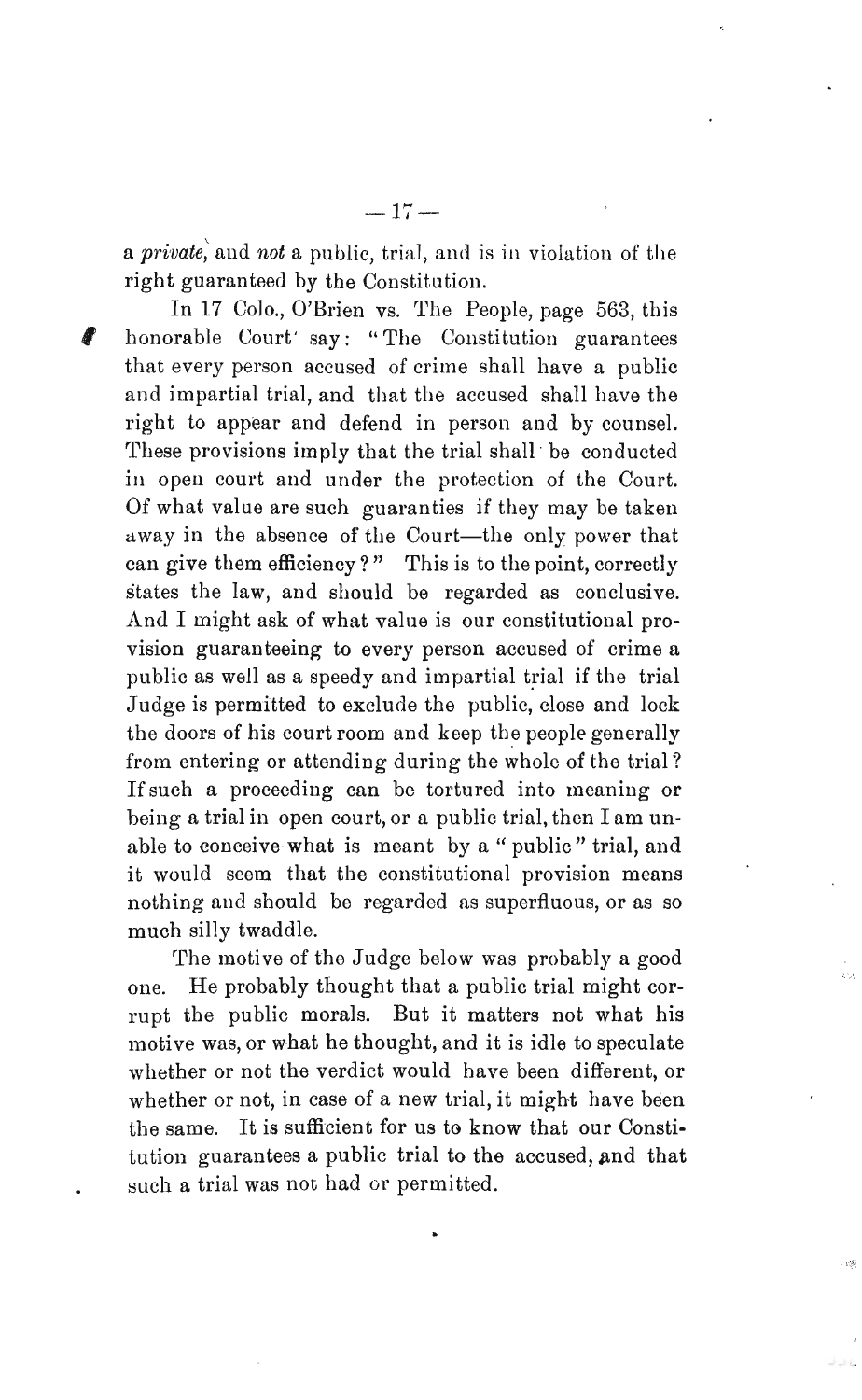Bishop on Criminal Procedure, Volume I., Section 958, says: "Our public trials are sometimes corrupting to the public morals, especially by reason of the publicity given by newspapers to what should never be uttered except by command of justice. The Courts ought to put some restraint upon these abuses—at least, to forbid the publication of minute details of filthy evidence," and refers to Sections 259 and 260 of Volume II, of his Criminal Law. On the examination of those sections, in the 5th and 8th Eds., I find they do not bear him out in his assertion. From the cases cited in said Sections 259 and 260, it seems that the Courts hold that a publication, relating to a cause in court, if it has a tendency to prejudice the public respecting its merits and to corrupt the administration of justice, or if it reflects on the tribunal or its proceedings, or on the parties, the jurors, witnesses or counsel, it may be visited as a contempt, and that sometimes there are reasons why the proceedings in a cause should not be published until the suit is terminated; and in one case an order was made that no person should be admitted within the bar for the purpose of reporting except on condition of suspending all publication till after the trial was concluded. But not one word concerning the morals of the public, nor have I found a single case reported wherein the Court attempted to prevent the corruption of the morals of the public by excluding the people from the court room during the trial, or in any other way, for that matter.

It does not matter why, or for what reason or reasons, our Bill of Rights guarantees to the accused a public trial. It is doubtless a wise provision, and its violation should not be permitted or tolerated, regardless of the motive that prompted its violation.

 $-1S-$ 

把好好打掉 经政府指令 计二十二进制